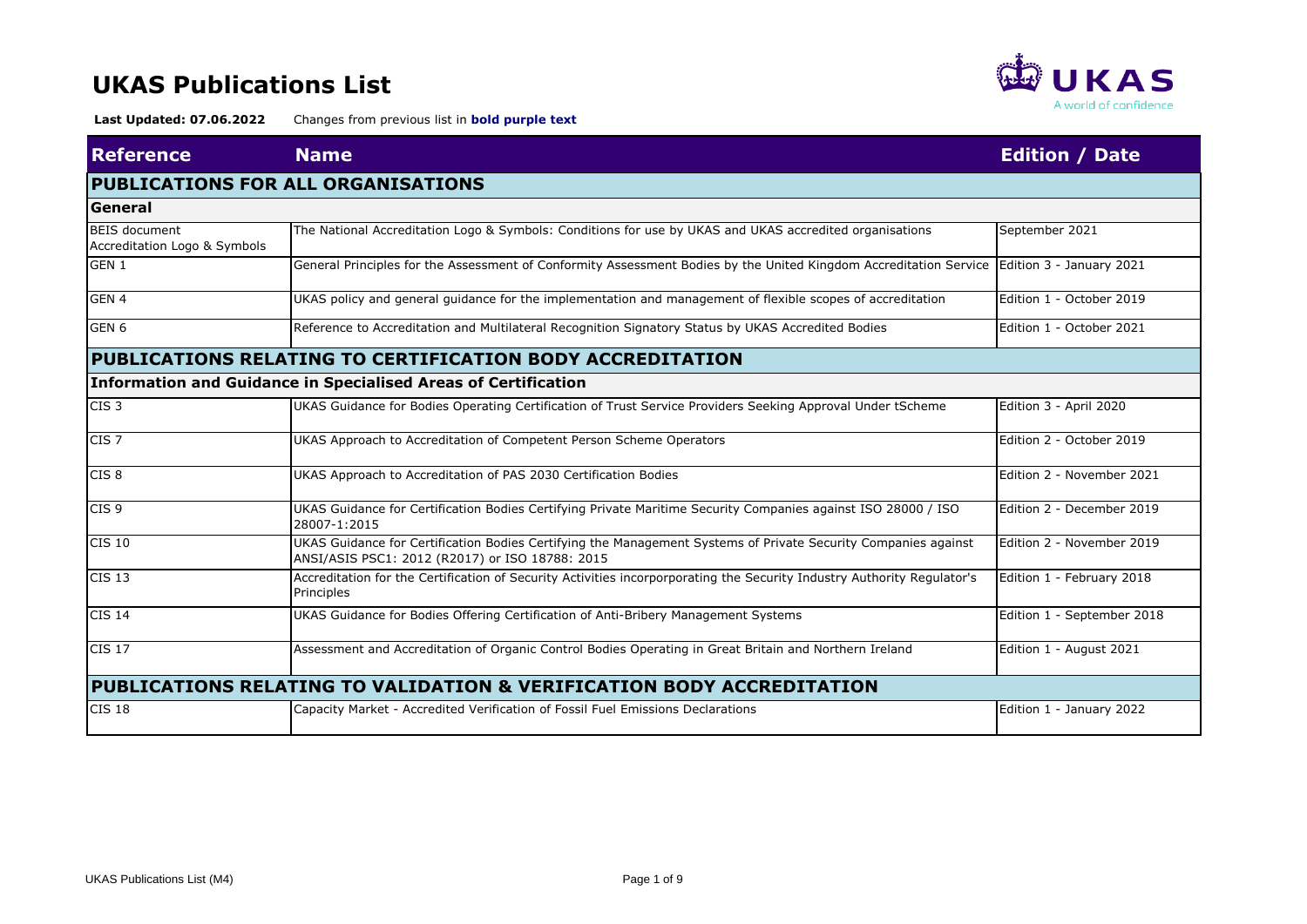

| <b>Reference</b> | <b>Name</b>                                                                                                                    | <b>Edition / Date</b>      |
|------------------|--------------------------------------------------------------------------------------------------------------------------------|----------------------------|
|                  | PUBLICATIONS RELATING TO INSPECTION BODY ACCREDITATION                                                                         |                            |
|                  | <b>Inspection Recommendation and Guidance Publications</b>                                                                     |                            |
| RG <sub>0</sub>  | Guidelines on the Competence of Personnel Undertaking Engineering Inspections                                                  | Edition 3 - December 2018  |
| RG <sub>1</sub>  | Accreditation for In-Service Inspection of Power Presses and Other Specified Machines and their Safeguarding<br><b>Systems</b> | Edition 4 - August 2019    |
| RG <sub>2</sub>  | Accreditation for In-Service Inspection of Pressure Systems/Equipment                                                          | Edition 5 - December 2018  |
| RG <sub>3</sub>  | Accreditation for In-Service Inspection of Transportable Pressure Receptacles                                                  | Edition 4 - December 2018  |
| RG <sub>4</sub>  | Accreditation for the Inspection of Local Exhaust Ventilating (LEV) Plant                                                      | Edition 4 - December 2018  |
| RG <sub>6</sub>  | Accreditation for In-Service Inspection of Lifting Equipment                                                                   | Edition 4 - November 2019  |
| RG <sub>8</sub>  | Accreditation of Bodies Surveying for Asbestos in Premises                                                                     | Edition 5 - September 2021 |
| RG <sub>9</sub>  | Accreditation of Bodies Undertaking Legionella Risk Assessment Activities                                                      | Edition 4 - March 2022     |
| <b>RG 101</b>    | Accreditation for the Inspection of Electrical Equipment and Installations in Potentially Explosive Atmospheres                | Edition 2 - April 2019     |
| <b>RG 102</b>    | Accreditation for the Inspection of Non-Public High Voltage Electrical Systems                                                 | Edition 2 - November 2019  |
| <b>RG 105</b>    | Accreditation for the Inspection of Low Voltage Electrical Installations and Associated Electrical Equipment                   | Edition 2 - April 2019     |
| <b>RG 201</b>    | Accreditation of Bodies Carrying Out Scene of Crime Examination                                                                | Edition 2 - August 2015    |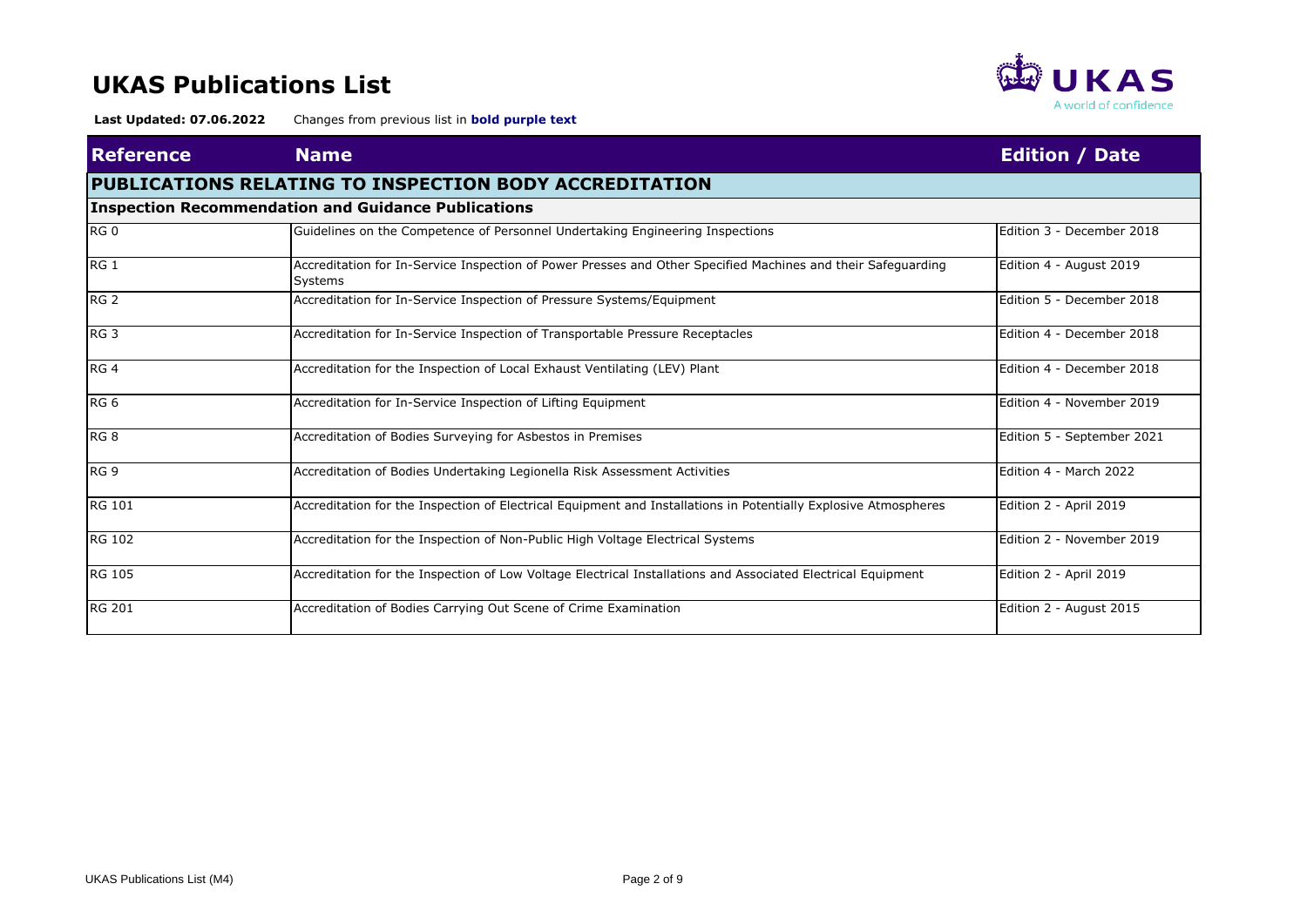

| <b>Reference</b>  | <b>Name</b>                                                                                                                                          | <b>Edition / Date</b>     |
|-------------------|------------------------------------------------------------------------------------------------------------------------------------------------------|---------------------------|
|                   | PUBLICATIONS RELATING TO LABORATORY ACCREDITATION (ISO/IEC 17025 & ISO 15189)                                                                        |                           |
| LAB <sub>5</sub>  | Reporting Calibration Results                                                                                                                        | Edition 4 - October 2021  |
| LAB <sub>11</sub> | Traceability of Temperature Measurement: Platinum Resistance Thermometers, Thermocouples, Liquid-in-glass<br>Thermometers and Radiation Thermometers | Edition 4 - November 2012 |
| LAB <sub>12</sub> | The Expression of Uncertainty in Testing                                                                                                             | Edition 4 - April 2022    |
| LAB <sub>13</sub> | UKAS Guidance on the Application of ISO/IEC 17025:2017 Dealing with Expressions of Opinions and Interpretations                                      | Edition 3 - April 2019    |
| <b>LAB 14</b>     | Guidance on the calibration of weighing machines used in testing and calibration laboratories                                                        | Edition 6 - October 2019  |
| <b>LAB 15</b>     | Traceability: Volumetric Apparatus                                                                                                                   | Edition 3 - April 2019    |
| <b>LAB 22</b>     | Traceability: Test Sieves                                                                                                                            | Edition 3 - May 2017      |
| LAB <sub>23</sub> | Traceability for Equipment Used in Acoustical Testing                                                                                                | Edition 2 - January 2007  |
| <b>LAB 24</b>     | Measurement Traceability and Calibration in the Mechanical Testing of Materials                                                                      | Edition 2 - May 2021      |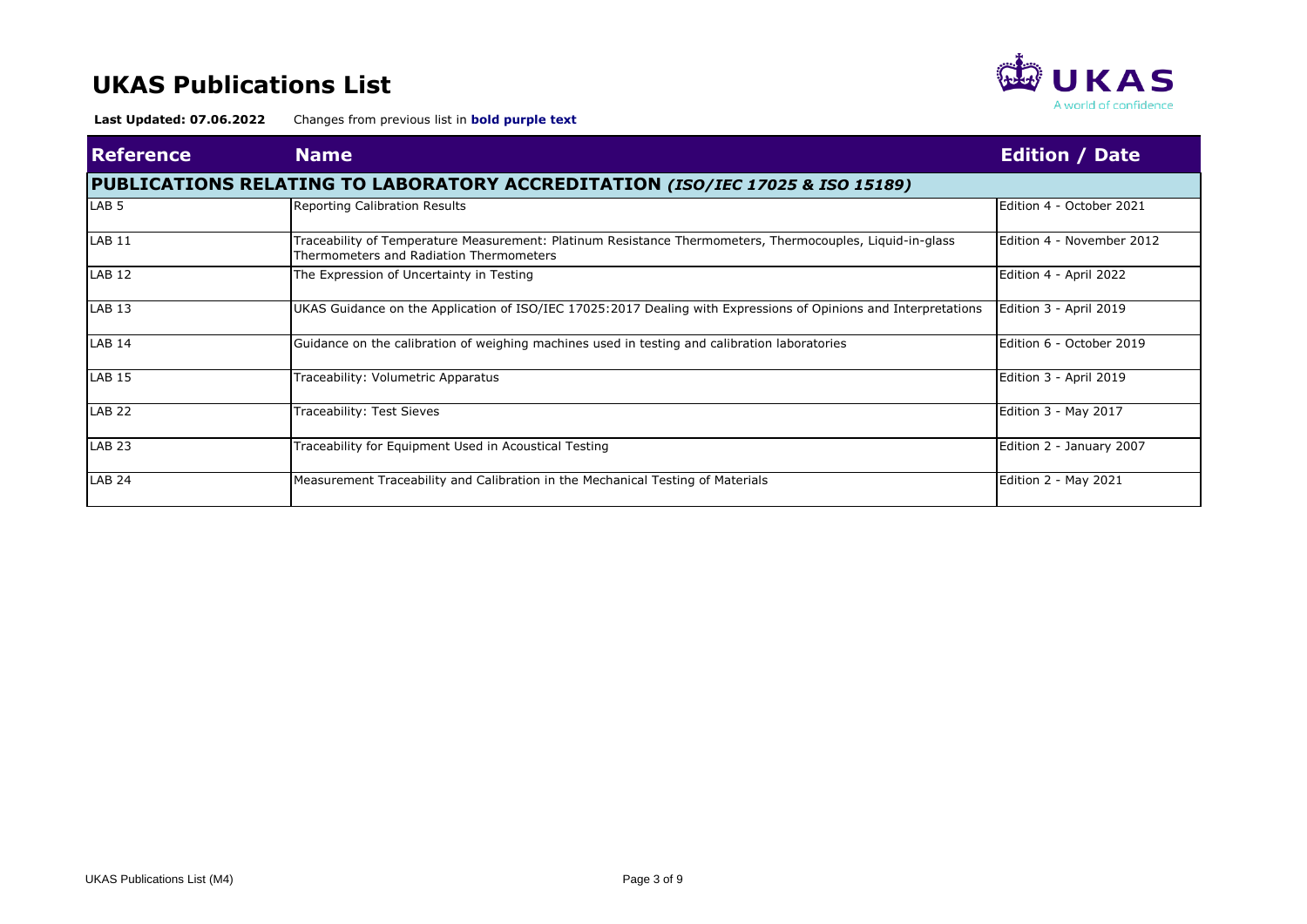

| <b>Reference</b> | <b>Name</b>                                                                                                                 | <b>Edition / Date</b>                   |
|------------------|-----------------------------------------------------------------------------------------------------------------------------|-----------------------------------------|
| <b>LAB 25</b>    | Traceability of Hardness Measurement                                                                                        | Edition 3 - September 2019              |
| <b>LAB 26</b>    | Calibration of Radionuclide Sources: Activity, Particle or Photon Emission Rate, Air Kerma Rate                             | Edition 3 - February 2018               |
| <b>LAB 30</b>    | Application of ISO/IEC 17025 for Asbestos Sampling and Testing                                                              | Edition 4 - July 2021<br>- under review |
| <b>LAB 31</b>    | Use of Culture Media Procured Ready-To-Use or Partially Completed, Including Diagnostic Kits, In Microbiological<br>Testing | Edition 3 - March 2019                  |
| <b>LAB 32</b>    | Accreditation for Suppliers to the UK National DNA Database                                                                 | Edition 5 - October 2018                |
| <b>LAB 33</b>    | Assessment and Accreditation of UK Official Food and Feed Control Laboratories and National Reference Laboratories          | Edition 1 - November 2021               |
| <b>LAB 36</b>    | Laboratory Accommodation and Environment in the Measurement of Length, Angle and Form                                       | Edition 4 - October 2019                |
| <b>LAB 37</b>    | Accreditation Requirements for Sampling and Testing in Accordance with the Drinking Water Testing Specification<br>(DWTS)   | Edition 4 - February 2020               |
| <b>LAB 45</b>    | Schedules of Accreditation for Calibration Laboratories                                                                     | Edition 4 - September 2021              |
| <b>LAB 48</b>    | Decision Rules and Statements of Conformity                                                                                 | Edition 4 - April 2022                  |
| <b>LAB 51</b>    | UKAS Accreditation of Laboratories Performing Analysis of Toxicology Samples                                                | Edition 1 - May 2021                    |
| M3003            | The Expression of Uncertainty and Confidence in Measurement                                                                 | Edition 4 - October 2019                |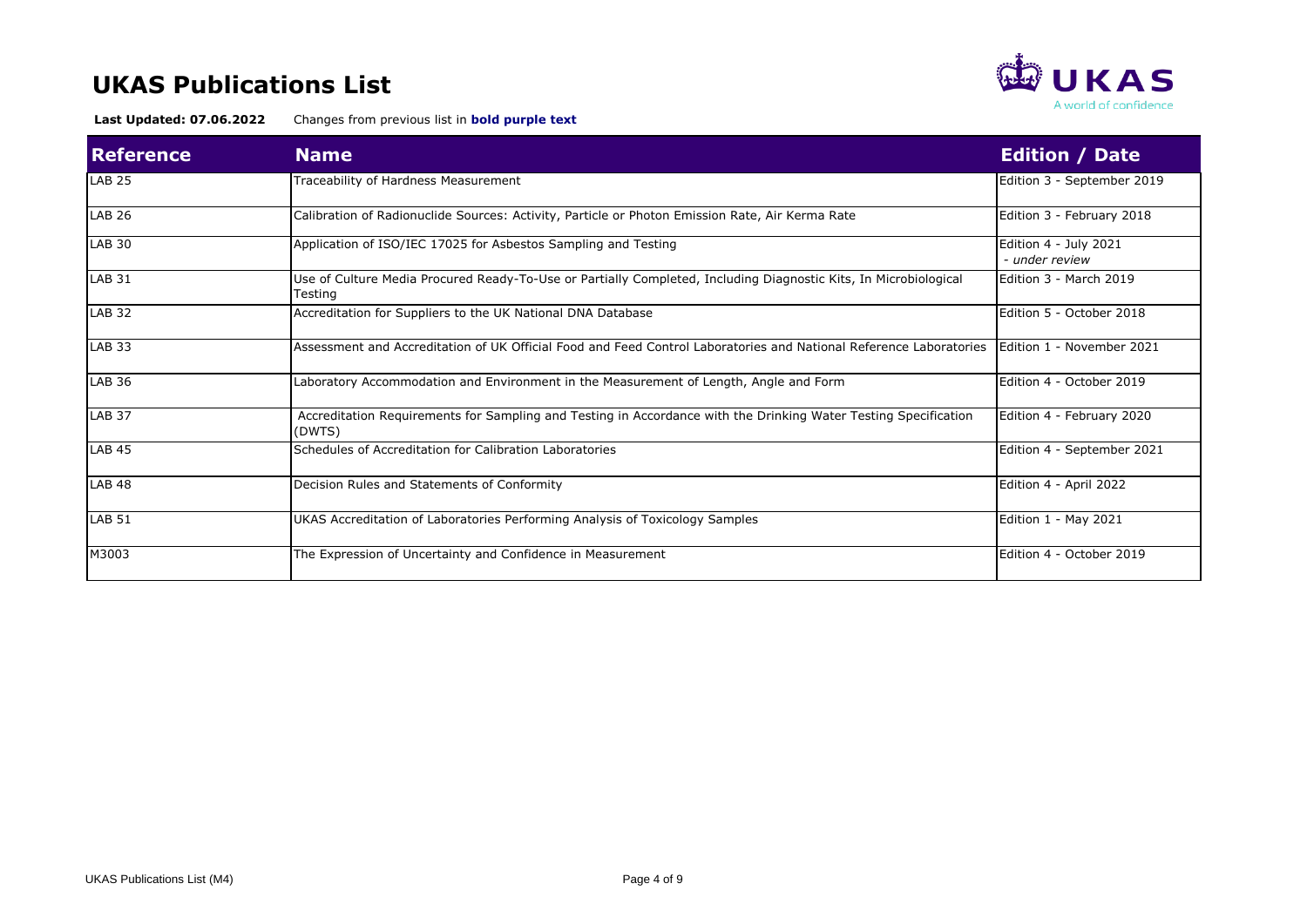

| <b>Reference</b> | <b>Name</b>                                                                                                                                                                                                      | <b>Edition / Date</b>     |
|------------------|------------------------------------------------------------------------------------------------------------------------------------------------------------------------------------------------------------------|---------------------------|
|                  | <b>TECHNICAL POLICY STATEMENTS</b>                                                                                                                                                                               |                           |
| <b>TPS 25</b>    | Rolling Straight Edge - The Measurement of Surface Regularity of Road Pavement Surfaces - Calibration<br>Requirements                                                                                            | Edition 5 - March 2008    |
| <b>TPS 37</b>    | Simplified Test Reports                                                                                                                                                                                          | Edition 5 - October 2020  |
| <b>TPS 38</b>    | The Implementation of EURAMET Calibration Guide No. 13 Guidance on Calibration of Temperature Block Calibrators                                                                                                  | Edition 5 - October 2019  |
| <b>TPS 41</b>    | UKAS Policy on Metrological Traceability                                                                                                                                                                         | Edition 5 - October 2019  |
| <b>TPS 47</b>    | UKAS Policy on Participation in Proficiency Testing                                                                                                                                                              | Edition 4 - February 2020 |
| <b>TPS 49</b>    | Interim Arrangements & guidance on the interpretation of IEC 61672 Sound Level Meters - Periodic Tests                                                                                                           | Edition 2 - June 2009     |
| <b>TPS 53</b>    | Management system requirements of laboratories (ISO/IEC 17025 and ISO 15189) and inspection bodies (ISO/IEC<br>17020) - Statements for use on test, examination, calibration and inspection reports/certificates | Edition 3 - December 2021 |
| <b>TPS 54</b>    | UKAS Policy on Traceability of Calibration Gas Standards Used in Stack Emission Monitoring                                                                                                                       | Edition 3 - April 2019    |
| <b>TPS 57</b>    | UKAS Policy on Selection and Use of Reference Materials                                                                                                                                                          | Edition 4 - June 2020     |
| <b>TPS 62</b>    | Management of Extraordinary Events or Circumstances Affecting UKAS accredited Certification Bodies and their<br><b>Certified Organisations</b>                                                                   | Edition 2 - August 2016   |
| <b>TPS 63</b>    | <b>UKAS Policy on Deviating Samples</b>                                                                                                                                                                          | Edition 2 - December 2019 |
| <b>TPS 65</b>    | UKAS Policy on Issuance of Accredited and Non-accredited Certificates by Accredited Certification Bodies                                                                                                         | Edition 2 - July 2017     |
| <b>TPS 66</b>    | UKAS Technical Policy Statement for the Implementation of IAF MD 17: 2019, Witnessing Activities for the<br>Accreditation of Management Systems Certification Bodies                                             | Edition 3 - November 2020 |
| <b>TPS 68</b>    | UKAS Policy on Accreditation of Infrequently Performed Conformity Assessment Activities                                                                                                                          | Edition 2 - June 2020     |
| <b>TPS 69</b>    | Accredited Certification of Competence Management Systems (CMS)                                                                                                                                                  |                           |
| <b>TPS 73</b>    | UKAS Policy on Accreditation and Conformity Assessment During the COVID-19 Pandemic                                                                                                                              | Edition 2 - January 2021  |
| <b>TPS 74</b>    | UKAS guidance on the use of a blended approach to auditing of management systems by certification bodies                                                                                                         | Edition 2 - December 2021 |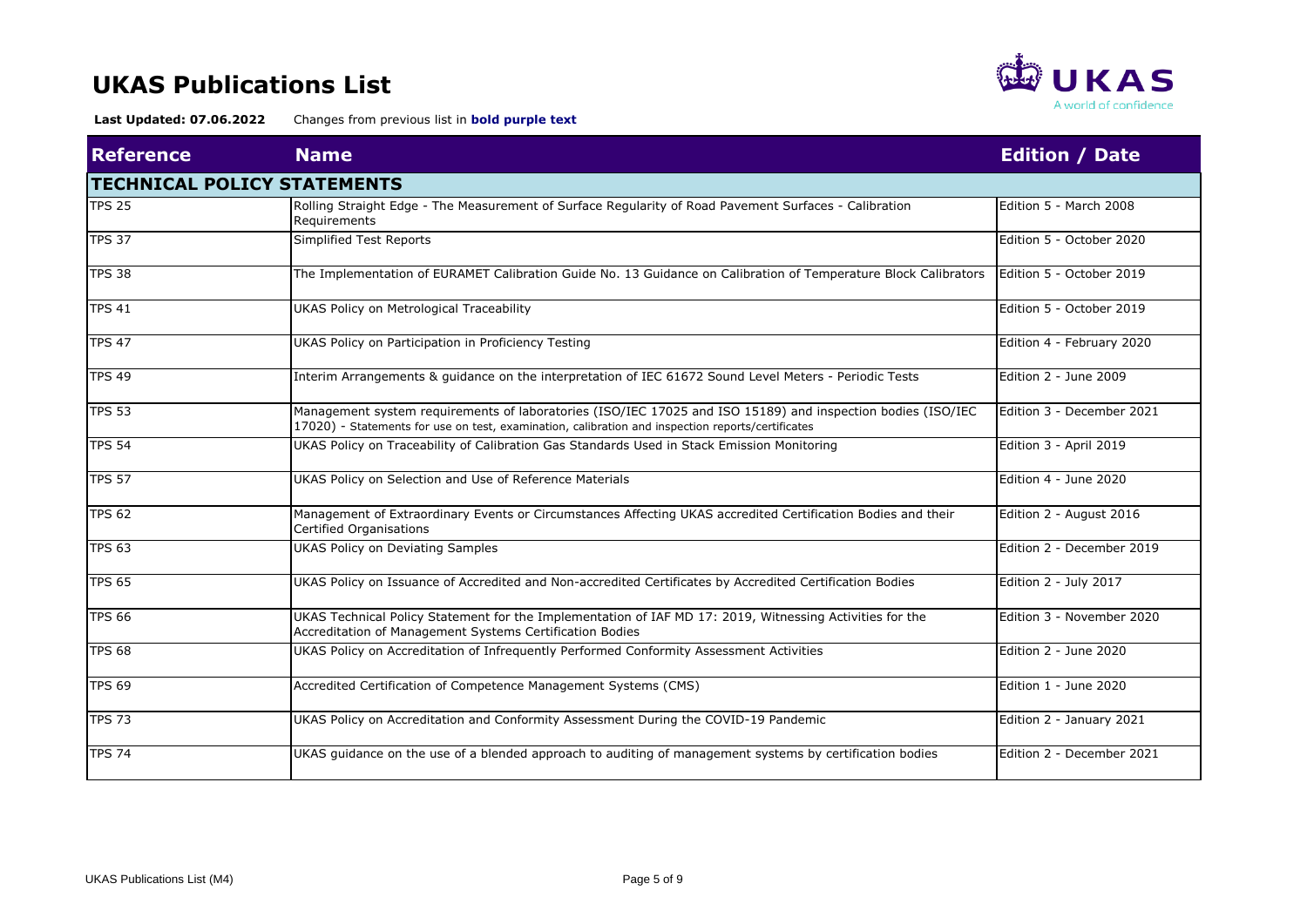

| <b>Reference</b> | <b>Name</b>                                                                                                                                         | <b>Edition / Date</b>                                  |  |  |  |
|------------------|-----------------------------------------------------------------------------------------------------------------------------------------------------|--------------------------------------------------------|--|--|--|
|                  | <b>PUBLICATIONS RELATING TO ACCREDITATION FOR APPROVED BODIES</b>                                                                                   |                                                        |  |  |  |
| GEN <sub>5</sub> | Accreditation for the Purposes of Appointment as an Approved Body under the UKCA System                                                             | Edition 2 - July 2021                                  |  |  |  |
|                  | <b>DRAFT PUBLICATIONS OUT FOR CONSULTATION / CONSULTATION COMMENTS UNDER REVIEW</b>                                                                 |                                                        |  |  |  |
| <b>TPS 25</b>    | Measurement of surface regularity of road pavement surfaces using the rolling straight edge -<br>requirements for calibration and functional checks | <b>Edition 6 - June 2022</b><br>- Out for consultation |  |  |  |
| <b>LAB 30</b>    | Application of ISO/IEC 17025 for Asbestos Sampling and Testing                                                                                      | Edition 5 - March 2022<br>- Comments under review      |  |  |  |
| LAB 201          | Accreditation of bodies carrying out forensic testing on site                                                                                       | Edition 1 - March 2022<br>- Comments under review      |  |  |  |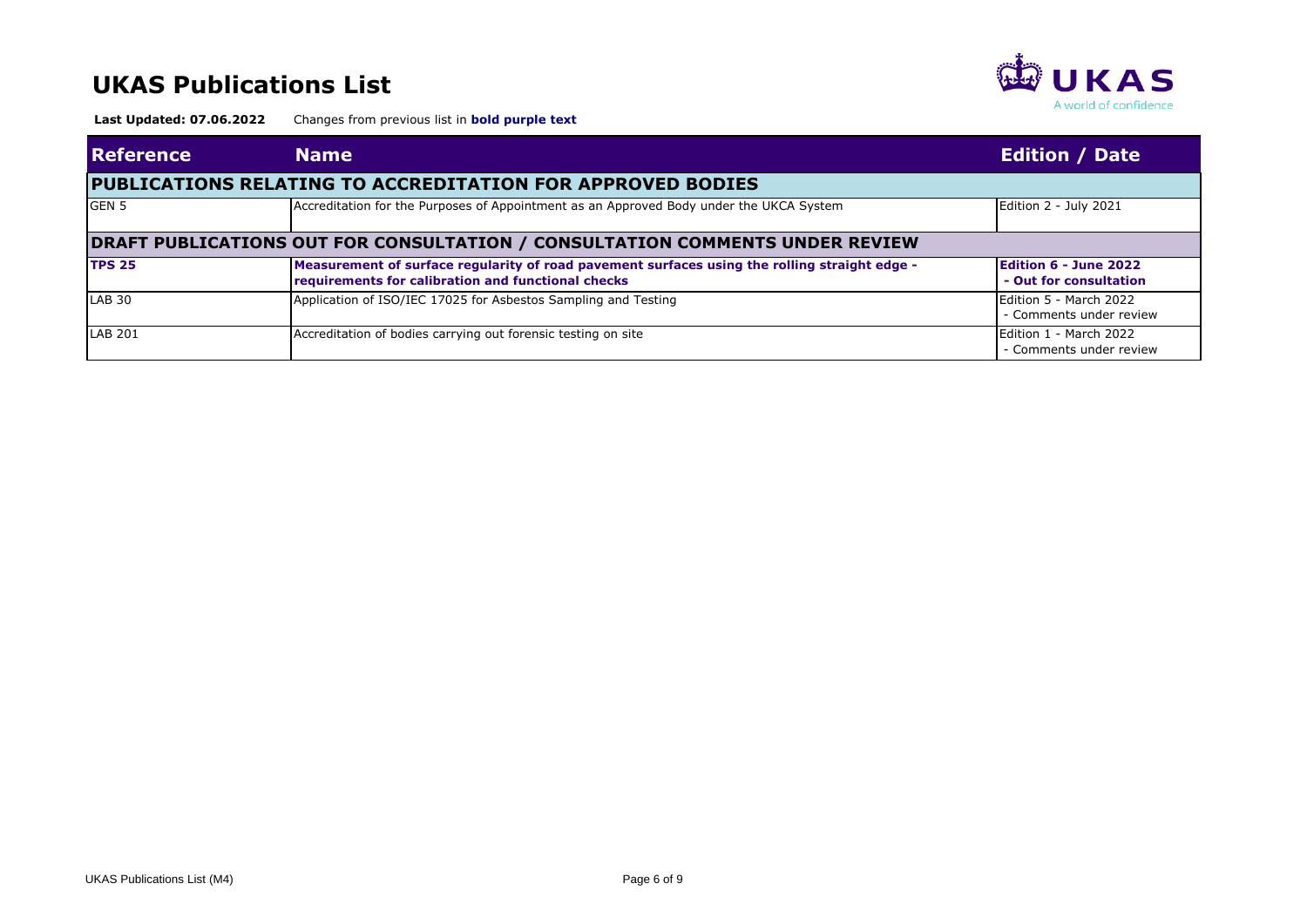#### **UKAS Publications**



 **Last Updated: 07.06.2022**

| <b>Reference</b>       | <b>Name</b>                                                                                                                                                                                                                                                                                 | <b>Date</b><br><b>Withdrawn</b> | <b>Comments</b>                                                                                                         |
|------------------------|---------------------------------------------------------------------------------------------------------------------------------------------------------------------------------------------------------------------------------------------------------------------------------------------|---------------------------------|-------------------------------------------------------------------------------------------------------------------------|
|                        | <b>WITHDRAWN PUBLICATIONS</b>                                                                                                                                                                                                                                                               |                                 |                                                                                                                         |
| C1                     | General Principles for the Assessment of Management System, Product and Persons Certification Bodies                                                                                                                                                                                        | October 2019                    | Replaced by GEN 1                                                                                                       |
| C <sub>2</sub>         | General Principles for the Assessment of Certification Bodies for Product Certification                                                                                                                                                                                                     | September 2014                  | Content incorporated into C1                                                                                            |
| C <sub>3</sub>         | General Principles for the Assessment of Certification Bodies for Environmental Management System<br>Certification                                                                                                                                                                          | August 2009                     |                                                                                                                         |
| CIS <sub>1</sub>       | Use of Tickit as the Benchmark for Software                                                                                                                                                                                                                                                 | February 2005                   |                                                                                                                         |
| CIS <sub>2</sub>       | UKAS Guidance for the Application of EN 45013 and EA-8/01 to the Certification of Individual Gas fitting<br><b>Operatives</b>                                                                                                                                                               | <b>April 2005</b>               |                                                                                                                         |
| CIS <sub>5</sub>       | UKAS Guidance for the Application of ISO/IEC Guide 65 (EN45011) and EA-6/01 for verification of<br>greenhouse gas emissions within the UK Emissions Trading Scheme                                                                                                                          | November 2012                   |                                                                                                                         |
| CIS <sub>6</sub>       | PAS 43 - UKAS Approach to Accreditation                                                                                                                                                                                                                                                     | September 2013                  |                                                                                                                         |
| <b>CIS 11</b>          | UKAS Supplement for the Accreditation of Environmental Verifiers for EMAS (the EU Eco<br>Management and Audit Scheme Regulation 1221/2009)                                                                                                                                                  | January 2021                    |                                                                                                                         |
| <b>CIS 12</b>          | UKAS Supervision of a Verifier Accredited in another EU Member State (EMAS)                                                                                                                                                                                                                 | January 2021                    |                                                                                                                         |
| <b>CIS 16</b>          | UKAS Requirements for ISMS Certification Bodies Certifying Privacy against ISO/IEC 27701:2019                                                                                                                                                                                               | January 2022                    | CIS-16 is no longer required as the provisions<br>within it are now covered in ISO/IEC/TS 27006-<br>2, 2021.            |
| DR <sub>4</sub>        | Beef Labelling Scheme Requirements for Certification body Compliance with EN45011                                                                                                                                                                                                           | February 2003                   |                                                                                                                         |
| <b>DR 5</b>            | Inspection of tanks for the Carriage of Dangerous Goods by Road and Rail<br>Guidelines for the Appointment of Conformity Assessment Bodies required Under Regulation 29(2) of the<br>Carriage of Dangerous Goods and Use of Transportable Pressure Equipment Regulations 2004, No 568       | <b>March 2015</b>               | Superseded by the VCA Arrangements for<br>Appointment which is located on the Vehicle<br>Certification Agency's website |
| DR <sub>6</sub>        | Inspection of Tanks for the Carriage of Dangerous Goods by Road and Rail<br>Guidelines for the Appointment of Inspection Bodies required Under Schedule 1 Paragraph 8 of the Carriage<br>of Dangerous Goods and Use of Transportable Pressure Equipment Regulations 2004, No 568 as Amended | <b>March 2015</b>               | Superseded by the VCA Arrangements for<br>Appointment which is located on the Vehicle<br>Certification Agency's website |
| E <sub>1</sub>         | General Principles for Assessment of Inspection Bodies by the United Kingdom Accreditation Service                                                                                                                                                                                          | October 2019                    | Replaced by GEN 1                                                                                                       |
| E <sub>2</sub>         | Regulations to be met by Inspection Bodies                                                                                                                                                                                                                                                  | August 2009                     |                                                                                                                         |
| <b>EMAS Supplement</b> | UKAS Supplement for the Accreditation of environmental verifiers for EMAS (the EU<br>Eco-Management Audit Scheme Regulation 1221/2009)                                                                                                                                                      | September 2016                  | Replaced by CIS 11 (reference changed)                                                                                  |
| GEN <sub>2</sub>       | Co-ordinated Assessment Framework                                                                                                                                                                                                                                                           | <b>March 2012</b>               |                                                                                                                         |
| GEN <sub>3</sub>       | Reporting UKAS Assessments                                                                                                                                                                                                                                                                  | October 2019                    | Replaced by GEN 1                                                                                                       |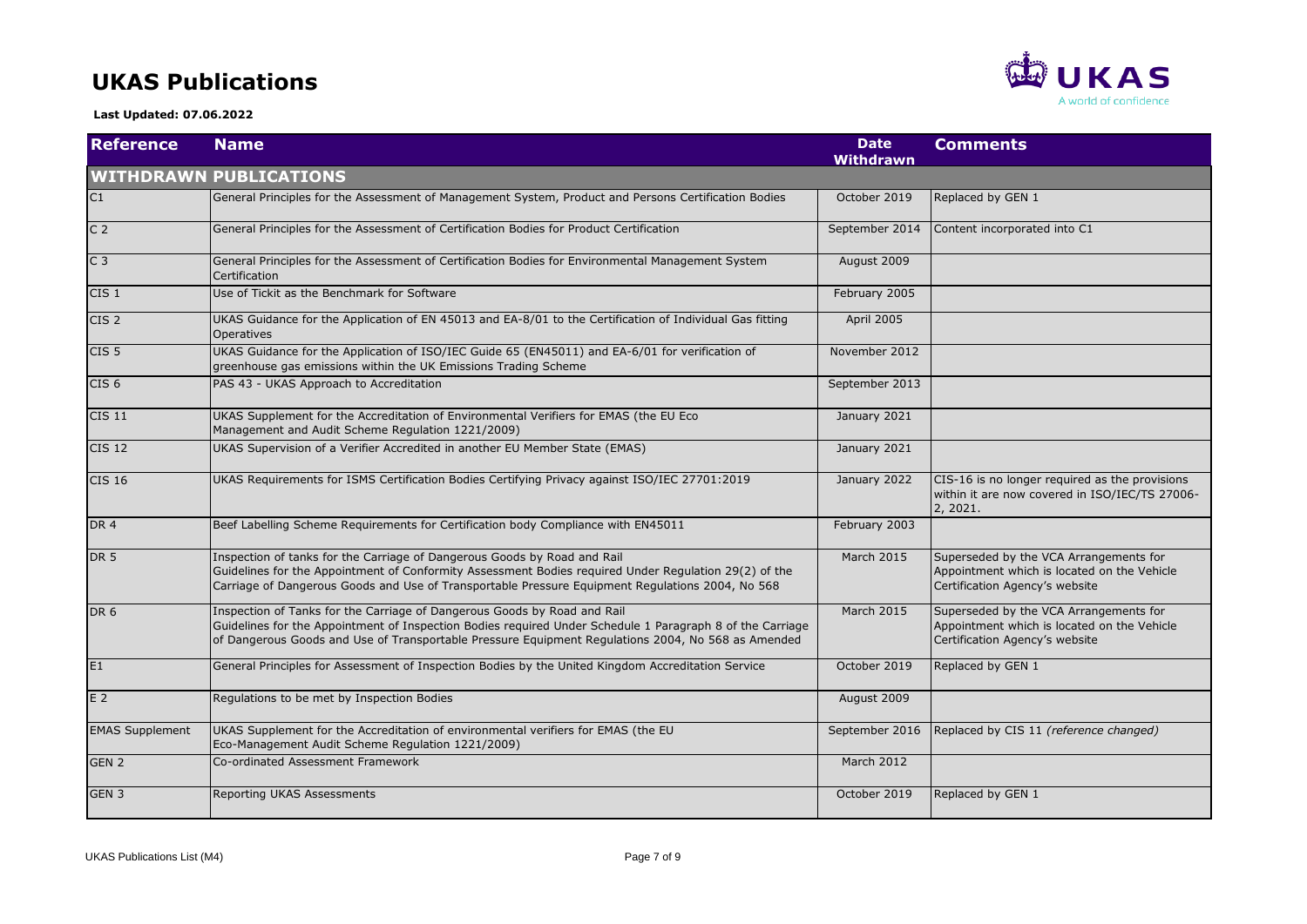#### **UKAS Publications**

**RED** UKAS A world of confidence

 **Last Updated: 07.06.2022**

| <b>Reference</b> | <b>Name</b>                                                                                                                           | <b>Date</b><br><b>Withdrawn</b> | <b>Comments</b>                                                                                                                  |
|------------------|---------------------------------------------------------------------------------------------------------------------------------------|---------------------------------|----------------------------------------------------------------------------------------------------------------------------------|
|                  | <b>WITHDRAWN PUBLICATIONS</b>                                                                                                         |                                 |                                                                                                                                  |
| <b>IMAGING 1</b> | The Conduct of UKAS Assessments for Imaging Services                                                                                  | January 2021                    | Incorporated into GEN 1                                                                                                          |
| IQIPS 1          | The Conduct of UKAS Assessments for the Improving Quality in Physiological diagnostic Services (IQIPS)<br><b>Accreditation Scheme</b> | October 2020                    | Incorporated into GEN 1                                                                                                          |
| ISAS 1           | The Conduct of UKAS Imaging Services Accreditation Scheme (ISAS) Assessments                                                          | June 2019                       | Replaced by IMAGING 1                                                                                                            |
| LAB <sub>1</sub> | Reference to Accreditation for Laboratories                                                                                           | October 2021                    | Replaced by GEN 6                                                                                                                |
| LAB <sub>3</sub> | The Conduct of UKAS Laboratory Assessments                                                                                            | October 2019                    | Replaced by GEN 1                                                                                                                |
| LAB <sub>7</sub> | Group Laboratory Accreditation (Replaces M23)                                                                                         | September 2005                  | See TPS 51                                                                                                                       |
| <b>LAB 21</b>    | Calibration and Measurement Traceability for Construction Materials Testing Equipment                                                 | September 2015                  | Under review - may be reinstated                                                                                                 |
| <b>LAB 27</b>    | Accreditation for Chemical Laboratories (Replaces NIS 45)                                                                             | December 2003                   |                                                                                                                                  |
| <b>LAB 33</b>    | Official Food Analysis (Replaces NIS 42)                                                                                              | Pre 2004                        |                                                                                                                                  |
| <b>LAB 34</b>    | The Expression of Uncertainty in EMC Testing                                                                                          | November 2016                   |                                                                                                                                  |
| <b>LAB 35</b>    | Uncertainties Associated with Imperfect Surfaces in Thermal Conductivity Measurements Using Standard Hot-<br>plate Equipment          | June 2012                       |                                                                                                                                  |
| <b>LAB 39</b>    | UKAS Guidance on the Implementation and Management of Flexible Scopes of Accreditation Within<br>Laboratories                         | October 2019                    | Replaced by GEN 4                                                                                                                |
| <b>LAB 46</b>    | UKAS Policy for Participation in Measurement Audits and Interlaboratory Comparisons                                                   | April 2022                      | Measurement audit no longer being operated by<br><b>UKAS</b>                                                                     |
| P 11             | CERTIFICATES OF CALIBRATION - Reference standards on UKAS accredited calibration certificates                                         | October 2015                    |                                                                                                                                  |
| P 16             | Accreditation for the Purposes of Appointment as Approved and Notified Bodies                                                         | December 2020                   | Replaced by GEN 5                                                                                                                |
| PT 1             | Accreditation of PT providers                                                                                                         | February 2015                   | Under review - may be reinstated                                                                                                 |
| RG <sub>7</sub>  | Accreditation for Inspection Bodies Performing Non-Destructive Testing                                                                | November 2018                   | No longer required following publication of EA-<br>4/15 G Accreditation for NDT                                                  |
| <b>RG 103</b>    | Accreditation for the Inspection of Electrical Equipment in Quarries                                                                  | December 2018                   | No longer required following withdrawal of the<br>HSE Approved Code of Practice "The use of<br>electricity at quarries" (COP 35) |
| <b>RG 200</b>    | Accreditation of Food Inspection Bodies                                                                                               | August 2006                     |                                                                                                                                  |